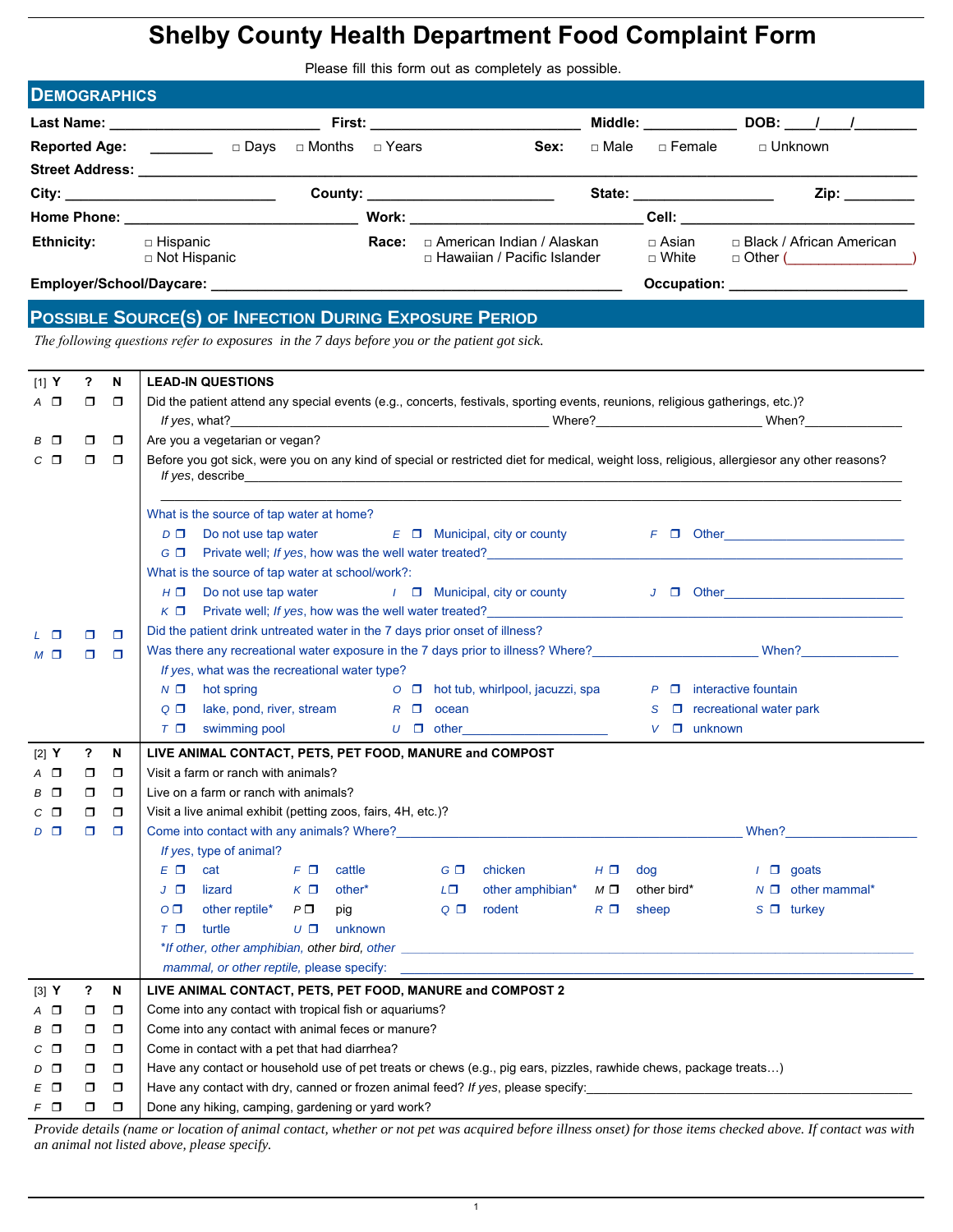*Please let us know if you or the patient ate at any restaurants in the 7 days before becoming ill.* 

| $[4]$ Y     |   | N | <b>RESTAURANTS GENRES</b>                           |            | N      | <b>RESTAURANT GENRES 2</b>                      |
|-------------|---|---|-----------------------------------------------------|------------|--------|-------------------------------------------------|
| $A$ $\Box$  | ⊓ | Π | Did you eat out in the 7 days before illness?       | $H_{-}$    | $\Box$ | Steakhouse or Grill                             |
| $B$ $\Box$  | П |   | Asian (e.g., Chinese, Japanese, Indian, Thai, etc.) | ⊓          | Π.     | Other ethnic food (Greek/ Middle Eastern, etc.) |
| $C$ $\Box$  | ⊓ | ⊓ | Barbegue                                            | п          | Π.     | Seafood                                         |
| $D$ $\Box$  |   | Π | Italian or Pizzeria                                 |            | $\Box$ | Sandwich shop or Delis                          |
|             |   | п | Mexican/Tex-Mex                                     |            | Π.     | School or other institutional setting           |
| $F \n \Box$ | ٦ | ◘ | All-you-can-eat buffet                              | $M \Box$   | ⊓      | A catered event                                 |
| G O         |   |   | National fast food chain                            | $N$ $\Box$ | Π.     | Any other restaurant (specify:                  |
|             |   |   |                                                     |            |        |                                                 |

*Provide details (location, dates, times) for those restaurant genres checked above. If you can recall eating at any other restaurants (not listed above) that week, please list them by name; if possible, what was eaten.*

*Please answer the following questions about where the food came from that you ate at home in the past 7 days.* 

| $[5]$ Y     |    | N      | [List store names and check if they use a "shopper card" or save itemized receipts]<br><b>SOURCES OF FOOD AT HOME</b> |
|-------------|----|--------|-----------------------------------------------------------------------------------------------------------------------|
| $A$ $\Box$  | □  | $\Box$ | grocery stores/supermarkets (specify)<br>α.                                                                           |
| $B$ $\Box$  | □  | $\Box$ | warehouse stores (Costco, Sam's Club, ) $\Box$<br>$\Box$                                                              |
| $C$ $\Box$  | □  | □      | small markets and mini-marts $\square$                                                                                |
| $D$ $\Box$  | ο. | □      | specialty markets (e.g., ethnic, gourmet, or organic groceries) $\square$                                             |
| $E$ $\Box$  | ο. | $\Box$ | health foods, "whole food" stores or Co-ops □                                                                         |
| $F \n \Box$ | Π. | □      | fish or meat specialty shops (butcher's shop, etc.) $\Box$                                                            |
| G O         | π. | $\Box$ | farmer's markets, roadside stands, open-air markets, on farm $\square$                                                |
| $H$ $\Box$  | ┑  | Π      | Any other sources of food at home that you ate 7 days before your illness began $\square$                             |

*Please check the items in the list below that you or the patient ate in the 7 days before becoming sick.* 

| $[6]$ Y       | ?      | N           | <b>EGGS AND DAIRY</b>                                                                                                                   |
|---------------|--------|-------------|-----------------------------------------------------------------------------------------------------------------------------------------|
| $A$ $\square$ | $\Box$ | $\Box$      | eggs (anything anywhere from whole shell eggs [i.e., not powdered or processed]) If yes,                                                |
| B O           | $\Box$ | $\Box$      | eggs at home (brand or type/ place purchased:<br>$\overline{\phantom{a}}$                                                               |
| $C$ $\Box$    | $\Box$ | $\Box$      | eggs made outside of your home or someone else's home (location:                                                                        |
| $D$ $\Box$    | $\Box$ | $\Box$      | eggs anywhere that were raw or runny                                                                                                    |
| E O           | $\Box$ | $\Box$      | anything uncooked made with raw eggs (e.g., cookie dough, sauces, mousse, homemade ice cream or mayo)                                   |
| $F$ $\Box$    | $\Box$ | $\Box$      | yogurt (e.g., frozen yogurt, yogurt drinks or other store-bought yogurt)                                                                |
| G O           | $\Box$ | $\Box$      | ice cream (e.g., tubs, cartons, bars, frozen dairy desserts, Baskin-Robbins, etc.) (brand or type/ place purchased:                     |
| $H$ $\Box$    | $\Box$ | $\Box$      | unpasteurized (raw) milk                                                                                                                |
|               |        |             | (type/ place purchased: __________________________date consumed: __________________________________<br>available for testing)<br>$\Box$ |
| $\sqrt{2}$    | $\Box$ | $\Box$      | other unpasteurized (raw) dairy products (e.g. yogurt, ice cream, etc.)                                                                 |
| $J$ $\Box$    | $\Box$ | $\Box$      | pasteurized ("regular") milk. If yes, specify type and where purchased:                                                                 |
| $[7]$ Y       | ?      | $\mathbf N$ | <b>CHEESE</b>                                                                                                                           |
| $A$ $\square$ | 0      | $\Box$      | prepackaged, shredded cheese (brand or type/ place purchased: )                                                                         |
| B O           | $\Box$ | $\Box$      | processed sliced cheese                                                                                                                 |
| $C$ $\Box$    | 0      | $\Box$      | block-type cheese (cheddar, Swiss, Colby, Jack, etc.) (brand or type/ place purchased:                                                  |
| $D$ $\Box$    | ο.     | $\Box$      | string cheese                                                                                                                           |
| $E$ $\Box$    | 0      | $\Box$      | cottage cheese                                                                                                                          |
| $F$ $\Box$    | $\Box$ | $\Box$      | feta cheese (could be part of a dish or a salad)                                                                                        |
| $G$ $\Box$    | $\Box$ | $\Box$      | blue or gorgonzola cheese                                                                                                               |
| $H$ $\Box$    | ο.     | $\Box$      | fresh, dried Parmesan, Romano, or similar cheese                                                                                        |
| $\sqrt{2}$    | ο.     | $\Box$      | soft cheese (e.g., queso fresco, queso blanco, brie, etc.) (brand or type/ place purchased: $\qquad \qquad$ )                           |
| $J$ $\Box$    | 0      | $\Box$      | if yes, made from unpasteurized (raw) milk (homemade, from a farm, etc.) (type/ place purchased                                         |
| $K$ $\Box$    | ο.     | $\Box$      | other cheese (brand or type/ place purchased:                                                                                           |
| L O           | $\Box$ | $\Box$      | if yes, made from unpasteurized (raw) milk (homemade, from a farm, etc.) (type/ place purchased:                                        |
|               |        |             | Duquido detaile (buqueda maghazino, datos timos) fontbogo itama shooked abour                                                           |

*Provide details (brands, packaging, dates, times) for those items checked above.*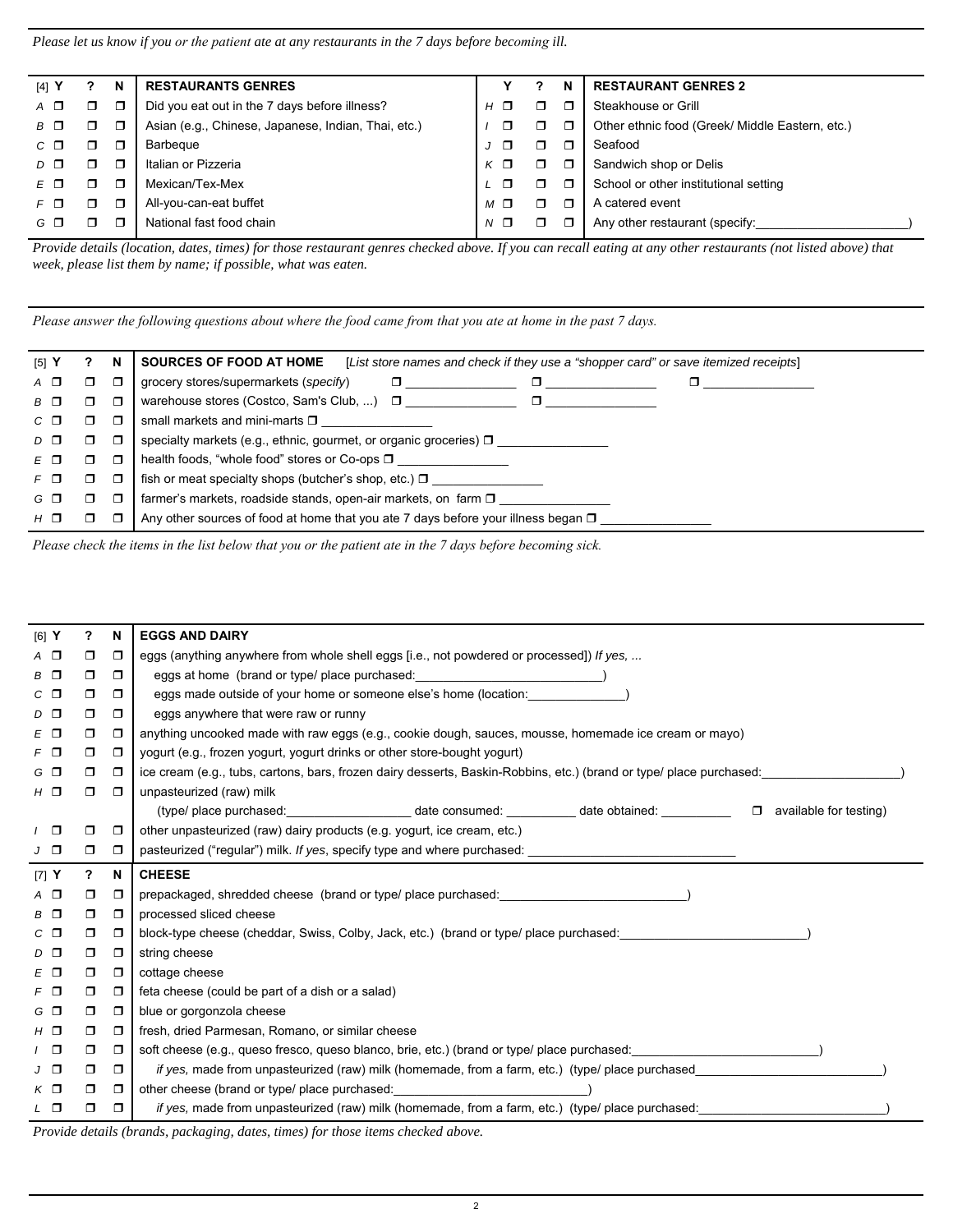| Would you/your child or anyone else in your household handled raw chicken in the home?<br>$A$ $\Box$<br>$\Box$<br>$\Box$<br>Did you/your child eat any chicken?<br>B □<br>$\Box$<br>$\Box$<br>if yes, $C \Box$ ground $D \Box$ whole $E \Box$ processed (e.g., deli slices, chicken nuggets)<br>if yes, $F \Box$ raw or undercooked<br>Was the <b>chicken</b> prepared at home (brand / place purchased: <b>example 2016</b><br>G O<br>$\Box$<br>$\Box$<br><i>if yes</i> , $H \Box$ fresh<br>/ □ frozen<br>Was the chicken made outside of your home or someone else's home (including tenders, strips, nuggets, etc.) (location:<br>J □<br>$\Box$<br>$\Box$<br>Would you/your child or anyone else in your household handled raw turkey in the home?<br>$\Box$<br>KП<br>$\Box$<br>Did you/your child eat any turkey ?<br>L O<br>$\Box$<br>$\Box$<br>if yes, M □ ground N □ whole O □ processed (e.g., deli slices, etc.)<br>if yes, $P \Box$ raw or undercooked<br>Was the <b>turkey</b> prepared at home (brand / place purchased: <b>with the set of the set of the set of the set of the set of the set of the set of the set of the set of the set of the set of the set of the set of the set of th</b><br>$\Box$<br>Q □<br>$\Box$<br>if yes, $R \Box$ fresh<br>$S \Box$ frozen<br>Was the turkey made outside of your home or someone else's home (location:<br>$\Box$<br>$T$ $\Box$<br>$\Box$<br>Would you/your child eaten any poultry other than chicken or turkey (e.g., duck, quail, etc.)<br>$\Box$<br>υ□<br>$\Box$<br>?<br>FRESH, FROZEN, COOKED, PROCESSED MEAT & POULTRY 2<br>[9] Y<br>N<br>Would you/your child or anyone else in your household handled raw beef in the home?<br>$A$ $\Box$<br>$\Box$<br>$\Box$<br>Did you/your child eat any beef?<br>$B$ $\Box$<br>$\Box$<br>$\Box$<br>$C \Box$ ground<br>if yes,<br>$D$ $\square$ whole<br>$E \Box$ processed (e.g., deli slices, jerky, sausage, etc.)<br>if yes to C, $F \Box$ raw or undercooked<br>if yes to D or E, $G \Box$ raw or undercooked<br>Was the beef prepared at home (brand / place purchased: expression of the state of the state of the state of the state of the state of the state of the state of the state of the state of the state of the state of the state<br>$H$ $\Box$<br>o<br>$\Box$<br>$\prime$ $\Box$ fresh<br>$J \Box$ frozen<br>if yes,<br>Was the beef made outside of your home or someone else's home (location: \,\)<br>$K$ $\Box$<br>$\Box$<br>$\Box$<br>Would you/your child or anyone else in your household handled raw pork in the home?<br>$\Box$<br>L □<br>$\Box$<br>Did you/your child eat any pork?<br>$M$ $\square$<br>$\Box$<br>$\Box$<br>$P \Box$ processed (e.g., deli slices, bacon, etc.) $Q \Box$ Chitterlings<br>if yes,<br>$N \Box$ ground $O \Box$ whole/pulled<br>$R \Box$ raw or undercooked<br>if yes,<br>Was the <b>pork</b> prepared at home (brand / place purchased:<br>s □<br>$\Box$<br>$\Box$<br>$T \Box$ fresh<br>$U \Box$ frozen<br>if yes,<br>Was the <b>pork</b> made outside of your home or someone else's home (location: $\qquad \qquad$ )<br>$\Box$<br>V □<br>0<br>Any other processed meats (e.g., hotdogs)<br>W□<br>$\Box$<br>$\Box$<br>Did you/your child eat any lamb?<br>$\times$ $\Box$<br>□<br>Wild game (e.g., elk, deer, etc.)?<br>YО<br>$\Box$<br>ο.<br>?<br>N<br>FISH & SEAFOOD (not canned)<br>[10]Y<br>any type of fish or fish products (e.g, filets, fish sticks, etc) IF NO GO TO QUESTION D<br>$A$ $\Box$<br>$\Box$<br>σ<br>if yes, whole fish or fish filets (catfish, salmon, cod, etc.)<br>$B$ $\Box$<br>σ<br>$\Box$<br>if yes, raw or undercooked fish (eg., sushi)<br>$C$ $\Box$<br>$\Box$<br>σ<br>shellfish (e.g., crab, oysters, clams, scallops, shrimp, lobster, crawfish, mussels, etc.) IF NO GO TO QUESTION F<br>$D$ $\Box$<br>$\Box$<br>σ<br>if yes, raw undercooked shellfish (eg., raw clams, oysters, etc)<br>E O<br>$\Box$<br>σ<br>seafood salad<br>$F$ $\Box$<br>$\Box$<br>◘<br>N<br><b>FRESH VEGETABLES 1</b><br>[11]Y<br>?<br>carrots (mini, full size, peeled, shredded, etc.) (brand/type/location: etc.) care and a strategy of the strategy of<br>$A$ $\Box$<br>$\Box$<br>$\Box$<br>B O<br>$\Box$<br>celery<br>$\Box$<br>cucumbers, zucchini, squash<br>$C$ $\Box$<br>$\Box$<br>$\Box$<br>$D$ $\Box$<br>$\Box$<br>broccoli<br>$\Box$<br>cauliflower<br>$E$ $\Box$<br>$\Box$<br>$\Box$<br>bell peppers (green, red, yellow, orange)<br>$F$ $\Box$<br>$\Box$<br>$\Box$<br>hot chili/chile peppers (jalapeños or seranos) (specify) ________________________<br>G O<br>$\Box$<br>$\Box$<br>$H$ $\Box$<br>$\Box$<br>asparagus<br>$\Box$<br>fresh raw peas (shelled or in the pod)<br>$\sqrt{2}$<br>$\Box$<br>$\Box$<br>fresh beans<br>J □<br>$\Box$<br>$\Box$<br>fresh potatoes<br>$K$ $\Box$<br>$\Box$<br>$\Box$<br>L O<br>$\Box$<br>yams or sweet potatoes<br>$\Box$<br>commercial fresh tomatoes eaten raw at home or away from home, including on sandwiches (brand/location:<br>$\Box$<br>МО<br>σ.<br>if yes, specify:<br>$P \Box$ Roma<br>Q O other (e.g., beefsteak)<br>$R \Box$ sold on vine<br>$N \Box$ cherry<br>$O \Box$ grape | [8] Y | $\boldsymbol{\mathsf{?}}$ | N | FRESH, FROZEN, COOKED, PROCESSED MEAT & POULTRY 1 |
|---------------------------------------------------------------------------------------------------------------------------------------------------------------------------------------------------------------------------------------------------------------------------------------------------------------------------------------------------------------------------------------------------------------------------------------------------------------------------------------------------------------------------------------------------------------------------------------------------------------------------------------------------------------------------------------------------------------------------------------------------------------------------------------------------------------------------------------------------------------------------------------------------------------------------------------------------------------------------------------------------------------------------------------------------------------------------------------------------------------------------------------------------------------------------------------------------------------------------------------------------------------------------------------------------------------------------------------------------------------------------------------------------------------------------------------------------------------------------------------------------------------------------------------------------------------------------------------------------------------------------------------------------------------------------------------------------------------------------------------------------------------------------------------------------------------------------------------------------------------------------------------------------------------------------------------------------------------------------------------------------------------------------------------------------------------------------------------------------------------------------------------------------------------------------------------------------------------------------------------------------------------------------------------------------------------------------------------------------------------------------------------------------------------------------------------------------------------------------------------------------------------------------------------------------------------------------------------------------------------------------------------------------------------------------------------------------------------------------------------------------------------------------------------------------------------------------------------------------------------------------------------------------------------------------------------------------------------------------------------------------------------------------------------------------------------------------------------------------------------------------------------------------------------------------------------------------------------------------------------------------------------------------------------------------------------------------------------------------------------------------------------------------------------------------------------------------------------------------------------------------------------------------------------------------------------------------------------------------------------------------------------------------------------------------------------------------------------------------------------------------------------------------------------------------------------------------------------------------------------------------------------------------------------------------------------------------------------------------------------------------------------------------------------------------------------------------------------------------------------------------------------------------------------------------------------------------------------------------------------------------------------------------------------------------------------------------------------------------------------------------------------------------------------------------------------------------------------------------------------------------------------------------------------------------------------------------------------------------------------------------------------------------------------------------------------------------------------------------------------------------------------------------------------------------------------------------------------------------------------------------------------------------------------------------------------------------------------------------------------------------------------------------------------------------------------------------------------------------------------------------------|-------|---------------------------|---|---------------------------------------------------|
|                                                                                                                                                                                                                                                                                                                                                                                                                                                                                                                                                                                                                                                                                                                                                                                                                                                                                                                                                                                                                                                                                                                                                                                                                                                                                                                                                                                                                                                                                                                                                                                                                                                                                                                                                                                                                                                                                                                                                                                                                                                                                                                                                                                                                                                                                                                                                                                                                                                                                                                                                                                                                                                                                                                                                                                                                                                                                                                                                                                                                                                                                                                                                                                                                                                                                                                                                                                                                                                                                                                                                                                                                                                                                                                                                                                                                                                                                                                                                                                                                                                                                                                                                                                                                                                                                                                                                                                                                                                                                                                                                                                                                                                                                                                                                                                                                                                                                                                                                                                                                                                                                                                                 |       |                           |   |                                                   |
|                                                                                                                                                                                                                                                                                                                                                                                                                                                                                                                                                                                                                                                                                                                                                                                                                                                                                                                                                                                                                                                                                                                                                                                                                                                                                                                                                                                                                                                                                                                                                                                                                                                                                                                                                                                                                                                                                                                                                                                                                                                                                                                                                                                                                                                                                                                                                                                                                                                                                                                                                                                                                                                                                                                                                                                                                                                                                                                                                                                                                                                                                                                                                                                                                                                                                                                                                                                                                                                                                                                                                                                                                                                                                                                                                                                                                                                                                                                                                                                                                                                                                                                                                                                                                                                                                                                                                                                                                                                                                                                                                                                                                                                                                                                                                                                                                                                                                                                                                                                                                                                                                                                                 |       |                           |   |                                                   |
|                                                                                                                                                                                                                                                                                                                                                                                                                                                                                                                                                                                                                                                                                                                                                                                                                                                                                                                                                                                                                                                                                                                                                                                                                                                                                                                                                                                                                                                                                                                                                                                                                                                                                                                                                                                                                                                                                                                                                                                                                                                                                                                                                                                                                                                                                                                                                                                                                                                                                                                                                                                                                                                                                                                                                                                                                                                                                                                                                                                                                                                                                                                                                                                                                                                                                                                                                                                                                                                                                                                                                                                                                                                                                                                                                                                                                                                                                                                                                                                                                                                                                                                                                                                                                                                                                                                                                                                                                                                                                                                                                                                                                                                                                                                                                                                                                                                                                                                                                                                                                                                                                                                                 |       |                           |   |                                                   |
|                                                                                                                                                                                                                                                                                                                                                                                                                                                                                                                                                                                                                                                                                                                                                                                                                                                                                                                                                                                                                                                                                                                                                                                                                                                                                                                                                                                                                                                                                                                                                                                                                                                                                                                                                                                                                                                                                                                                                                                                                                                                                                                                                                                                                                                                                                                                                                                                                                                                                                                                                                                                                                                                                                                                                                                                                                                                                                                                                                                                                                                                                                                                                                                                                                                                                                                                                                                                                                                                                                                                                                                                                                                                                                                                                                                                                                                                                                                                                                                                                                                                                                                                                                                                                                                                                                                                                                                                                                                                                                                                                                                                                                                                                                                                                                                                                                                                                                                                                                                                                                                                                                                                 |       |                           |   |                                                   |
|                                                                                                                                                                                                                                                                                                                                                                                                                                                                                                                                                                                                                                                                                                                                                                                                                                                                                                                                                                                                                                                                                                                                                                                                                                                                                                                                                                                                                                                                                                                                                                                                                                                                                                                                                                                                                                                                                                                                                                                                                                                                                                                                                                                                                                                                                                                                                                                                                                                                                                                                                                                                                                                                                                                                                                                                                                                                                                                                                                                                                                                                                                                                                                                                                                                                                                                                                                                                                                                                                                                                                                                                                                                                                                                                                                                                                                                                                                                                                                                                                                                                                                                                                                                                                                                                                                                                                                                                                                                                                                                                                                                                                                                                                                                                                                                                                                                                                                                                                                                                                                                                                                                                 |       |                           |   |                                                   |
|                                                                                                                                                                                                                                                                                                                                                                                                                                                                                                                                                                                                                                                                                                                                                                                                                                                                                                                                                                                                                                                                                                                                                                                                                                                                                                                                                                                                                                                                                                                                                                                                                                                                                                                                                                                                                                                                                                                                                                                                                                                                                                                                                                                                                                                                                                                                                                                                                                                                                                                                                                                                                                                                                                                                                                                                                                                                                                                                                                                                                                                                                                                                                                                                                                                                                                                                                                                                                                                                                                                                                                                                                                                                                                                                                                                                                                                                                                                                                                                                                                                                                                                                                                                                                                                                                                                                                                                                                                                                                                                                                                                                                                                                                                                                                                                                                                                                                                                                                                                                                                                                                                                                 |       |                           |   |                                                   |
|                                                                                                                                                                                                                                                                                                                                                                                                                                                                                                                                                                                                                                                                                                                                                                                                                                                                                                                                                                                                                                                                                                                                                                                                                                                                                                                                                                                                                                                                                                                                                                                                                                                                                                                                                                                                                                                                                                                                                                                                                                                                                                                                                                                                                                                                                                                                                                                                                                                                                                                                                                                                                                                                                                                                                                                                                                                                                                                                                                                                                                                                                                                                                                                                                                                                                                                                                                                                                                                                                                                                                                                                                                                                                                                                                                                                                                                                                                                                                                                                                                                                                                                                                                                                                                                                                                                                                                                                                                                                                                                                                                                                                                                                                                                                                                                                                                                                                                                                                                                                                                                                                                                                 |       |                           |   |                                                   |
|                                                                                                                                                                                                                                                                                                                                                                                                                                                                                                                                                                                                                                                                                                                                                                                                                                                                                                                                                                                                                                                                                                                                                                                                                                                                                                                                                                                                                                                                                                                                                                                                                                                                                                                                                                                                                                                                                                                                                                                                                                                                                                                                                                                                                                                                                                                                                                                                                                                                                                                                                                                                                                                                                                                                                                                                                                                                                                                                                                                                                                                                                                                                                                                                                                                                                                                                                                                                                                                                                                                                                                                                                                                                                                                                                                                                                                                                                                                                                                                                                                                                                                                                                                                                                                                                                                                                                                                                                                                                                                                                                                                                                                                                                                                                                                                                                                                                                                                                                                                                                                                                                                                                 |       |                           |   |                                                   |
|                                                                                                                                                                                                                                                                                                                                                                                                                                                                                                                                                                                                                                                                                                                                                                                                                                                                                                                                                                                                                                                                                                                                                                                                                                                                                                                                                                                                                                                                                                                                                                                                                                                                                                                                                                                                                                                                                                                                                                                                                                                                                                                                                                                                                                                                                                                                                                                                                                                                                                                                                                                                                                                                                                                                                                                                                                                                                                                                                                                                                                                                                                                                                                                                                                                                                                                                                                                                                                                                                                                                                                                                                                                                                                                                                                                                                                                                                                                                                                                                                                                                                                                                                                                                                                                                                                                                                                                                                                                                                                                                                                                                                                                                                                                                                                                                                                                                                                                                                                                                                                                                                                                                 |       |                           |   |                                                   |
|                                                                                                                                                                                                                                                                                                                                                                                                                                                                                                                                                                                                                                                                                                                                                                                                                                                                                                                                                                                                                                                                                                                                                                                                                                                                                                                                                                                                                                                                                                                                                                                                                                                                                                                                                                                                                                                                                                                                                                                                                                                                                                                                                                                                                                                                                                                                                                                                                                                                                                                                                                                                                                                                                                                                                                                                                                                                                                                                                                                                                                                                                                                                                                                                                                                                                                                                                                                                                                                                                                                                                                                                                                                                                                                                                                                                                                                                                                                                                                                                                                                                                                                                                                                                                                                                                                                                                                                                                                                                                                                                                                                                                                                                                                                                                                                                                                                                                                                                                                                                                                                                                                                                 |       |                           |   |                                                   |
|                                                                                                                                                                                                                                                                                                                                                                                                                                                                                                                                                                                                                                                                                                                                                                                                                                                                                                                                                                                                                                                                                                                                                                                                                                                                                                                                                                                                                                                                                                                                                                                                                                                                                                                                                                                                                                                                                                                                                                                                                                                                                                                                                                                                                                                                                                                                                                                                                                                                                                                                                                                                                                                                                                                                                                                                                                                                                                                                                                                                                                                                                                                                                                                                                                                                                                                                                                                                                                                                                                                                                                                                                                                                                                                                                                                                                                                                                                                                                                                                                                                                                                                                                                                                                                                                                                                                                                                                                                                                                                                                                                                                                                                                                                                                                                                                                                                                                                                                                                                                                                                                                                                                 |       |                           |   |                                                   |
|                                                                                                                                                                                                                                                                                                                                                                                                                                                                                                                                                                                                                                                                                                                                                                                                                                                                                                                                                                                                                                                                                                                                                                                                                                                                                                                                                                                                                                                                                                                                                                                                                                                                                                                                                                                                                                                                                                                                                                                                                                                                                                                                                                                                                                                                                                                                                                                                                                                                                                                                                                                                                                                                                                                                                                                                                                                                                                                                                                                                                                                                                                                                                                                                                                                                                                                                                                                                                                                                                                                                                                                                                                                                                                                                                                                                                                                                                                                                                                                                                                                                                                                                                                                                                                                                                                                                                                                                                                                                                                                                                                                                                                                                                                                                                                                                                                                                                                                                                                                                                                                                                                                                 |       |                           |   |                                                   |
|                                                                                                                                                                                                                                                                                                                                                                                                                                                                                                                                                                                                                                                                                                                                                                                                                                                                                                                                                                                                                                                                                                                                                                                                                                                                                                                                                                                                                                                                                                                                                                                                                                                                                                                                                                                                                                                                                                                                                                                                                                                                                                                                                                                                                                                                                                                                                                                                                                                                                                                                                                                                                                                                                                                                                                                                                                                                                                                                                                                                                                                                                                                                                                                                                                                                                                                                                                                                                                                                                                                                                                                                                                                                                                                                                                                                                                                                                                                                                                                                                                                                                                                                                                                                                                                                                                                                                                                                                                                                                                                                                                                                                                                                                                                                                                                                                                                                                                                                                                                                                                                                                                                                 |       |                           |   |                                                   |
|                                                                                                                                                                                                                                                                                                                                                                                                                                                                                                                                                                                                                                                                                                                                                                                                                                                                                                                                                                                                                                                                                                                                                                                                                                                                                                                                                                                                                                                                                                                                                                                                                                                                                                                                                                                                                                                                                                                                                                                                                                                                                                                                                                                                                                                                                                                                                                                                                                                                                                                                                                                                                                                                                                                                                                                                                                                                                                                                                                                                                                                                                                                                                                                                                                                                                                                                                                                                                                                                                                                                                                                                                                                                                                                                                                                                                                                                                                                                                                                                                                                                                                                                                                                                                                                                                                                                                                                                                                                                                                                                                                                                                                                                                                                                                                                                                                                                                                                                                                                                                                                                                                                                 |       |                           |   |                                                   |
|                                                                                                                                                                                                                                                                                                                                                                                                                                                                                                                                                                                                                                                                                                                                                                                                                                                                                                                                                                                                                                                                                                                                                                                                                                                                                                                                                                                                                                                                                                                                                                                                                                                                                                                                                                                                                                                                                                                                                                                                                                                                                                                                                                                                                                                                                                                                                                                                                                                                                                                                                                                                                                                                                                                                                                                                                                                                                                                                                                                                                                                                                                                                                                                                                                                                                                                                                                                                                                                                                                                                                                                                                                                                                                                                                                                                                                                                                                                                                                                                                                                                                                                                                                                                                                                                                                                                                                                                                                                                                                                                                                                                                                                                                                                                                                                                                                                                                                                                                                                                                                                                                                                                 |       |                           |   |                                                   |
|                                                                                                                                                                                                                                                                                                                                                                                                                                                                                                                                                                                                                                                                                                                                                                                                                                                                                                                                                                                                                                                                                                                                                                                                                                                                                                                                                                                                                                                                                                                                                                                                                                                                                                                                                                                                                                                                                                                                                                                                                                                                                                                                                                                                                                                                                                                                                                                                                                                                                                                                                                                                                                                                                                                                                                                                                                                                                                                                                                                                                                                                                                                                                                                                                                                                                                                                                                                                                                                                                                                                                                                                                                                                                                                                                                                                                                                                                                                                                                                                                                                                                                                                                                                                                                                                                                                                                                                                                                                                                                                                                                                                                                                                                                                                                                                                                                                                                                                                                                                                                                                                                                                                 |       |                           |   |                                                   |
|                                                                                                                                                                                                                                                                                                                                                                                                                                                                                                                                                                                                                                                                                                                                                                                                                                                                                                                                                                                                                                                                                                                                                                                                                                                                                                                                                                                                                                                                                                                                                                                                                                                                                                                                                                                                                                                                                                                                                                                                                                                                                                                                                                                                                                                                                                                                                                                                                                                                                                                                                                                                                                                                                                                                                                                                                                                                                                                                                                                                                                                                                                                                                                                                                                                                                                                                                                                                                                                                                                                                                                                                                                                                                                                                                                                                                                                                                                                                                                                                                                                                                                                                                                                                                                                                                                                                                                                                                                                                                                                                                                                                                                                                                                                                                                                                                                                                                                                                                                                                                                                                                                                                 |       |                           |   |                                                   |
|                                                                                                                                                                                                                                                                                                                                                                                                                                                                                                                                                                                                                                                                                                                                                                                                                                                                                                                                                                                                                                                                                                                                                                                                                                                                                                                                                                                                                                                                                                                                                                                                                                                                                                                                                                                                                                                                                                                                                                                                                                                                                                                                                                                                                                                                                                                                                                                                                                                                                                                                                                                                                                                                                                                                                                                                                                                                                                                                                                                                                                                                                                                                                                                                                                                                                                                                                                                                                                                                                                                                                                                                                                                                                                                                                                                                                                                                                                                                                                                                                                                                                                                                                                                                                                                                                                                                                                                                                                                                                                                                                                                                                                                                                                                                                                                                                                                                                                                                                                                                                                                                                                                                 |       |                           |   |                                                   |
|                                                                                                                                                                                                                                                                                                                                                                                                                                                                                                                                                                                                                                                                                                                                                                                                                                                                                                                                                                                                                                                                                                                                                                                                                                                                                                                                                                                                                                                                                                                                                                                                                                                                                                                                                                                                                                                                                                                                                                                                                                                                                                                                                                                                                                                                                                                                                                                                                                                                                                                                                                                                                                                                                                                                                                                                                                                                                                                                                                                                                                                                                                                                                                                                                                                                                                                                                                                                                                                                                                                                                                                                                                                                                                                                                                                                                                                                                                                                                                                                                                                                                                                                                                                                                                                                                                                                                                                                                                                                                                                                                                                                                                                                                                                                                                                                                                                                                                                                                                                                                                                                                                                                 |       |                           |   |                                                   |
|                                                                                                                                                                                                                                                                                                                                                                                                                                                                                                                                                                                                                                                                                                                                                                                                                                                                                                                                                                                                                                                                                                                                                                                                                                                                                                                                                                                                                                                                                                                                                                                                                                                                                                                                                                                                                                                                                                                                                                                                                                                                                                                                                                                                                                                                                                                                                                                                                                                                                                                                                                                                                                                                                                                                                                                                                                                                                                                                                                                                                                                                                                                                                                                                                                                                                                                                                                                                                                                                                                                                                                                                                                                                                                                                                                                                                                                                                                                                                                                                                                                                                                                                                                                                                                                                                                                                                                                                                                                                                                                                                                                                                                                                                                                                                                                                                                                                                                                                                                                                                                                                                                                                 |       |                           |   |                                                   |
|                                                                                                                                                                                                                                                                                                                                                                                                                                                                                                                                                                                                                                                                                                                                                                                                                                                                                                                                                                                                                                                                                                                                                                                                                                                                                                                                                                                                                                                                                                                                                                                                                                                                                                                                                                                                                                                                                                                                                                                                                                                                                                                                                                                                                                                                                                                                                                                                                                                                                                                                                                                                                                                                                                                                                                                                                                                                                                                                                                                                                                                                                                                                                                                                                                                                                                                                                                                                                                                                                                                                                                                                                                                                                                                                                                                                                                                                                                                                                                                                                                                                                                                                                                                                                                                                                                                                                                                                                                                                                                                                                                                                                                                                                                                                                                                                                                                                                                                                                                                                                                                                                                                                 |       |                           |   |                                                   |
|                                                                                                                                                                                                                                                                                                                                                                                                                                                                                                                                                                                                                                                                                                                                                                                                                                                                                                                                                                                                                                                                                                                                                                                                                                                                                                                                                                                                                                                                                                                                                                                                                                                                                                                                                                                                                                                                                                                                                                                                                                                                                                                                                                                                                                                                                                                                                                                                                                                                                                                                                                                                                                                                                                                                                                                                                                                                                                                                                                                                                                                                                                                                                                                                                                                                                                                                                                                                                                                                                                                                                                                                                                                                                                                                                                                                                                                                                                                                                                                                                                                                                                                                                                                                                                                                                                                                                                                                                                                                                                                                                                                                                                                                                                                                                                                                                                                                                                                                                                                                                                                                                                                                 |       |                           |   |                                                   |
|                                                                                                                                                                                                                                                                                                                                                                                                                                                                                                                                                                                                                                                                                                                                                                                                                                                                                                                                                                                                                                                                                                                                                                                                                                                                                                                                                                                                                                                                                                                                                                                                                                                                                                                                                                                                                                                                                                                                                                                                                                                                                                                                                                                                                                                                                                                                                                                                                                                                                                                                                                                                                                                                                                                                                                                                                                                                                                                                                                                                                                                                                                                                                                                                                                                                                                                                                                                                                                                                                                                                                                                                                                                                                                                                                                                                                                                                                                                                                                                                                                                                                                                                                                                                                                                                                                                                                                                                                                                                                                                                                                                                                                                                                                                                                                                                                                                                                                                                                                                                                                                                                                                                 |       |                           |   |                                                   |
|                                                                                                                                                                                                                                                                                                                                                                                                                                                                                                                                                                                                                                                                                                                                                                                                                                                                                                                                                                                                                                                                                                                                                                                                                                                                                                                                                                                                                                                                                                                                                                                                                                                                                                                                                                                                                                                                                                                                                                                                                                                                                                                                                                                                                                                                                                                                                                                                                                                                                                                                                                                                                                                                                                                                                                                                                                                                                                                                                                                                                                                                                                                                                                                                                                                                                                                                                                                                                                                                                                                                                                                                                                                                                                                                                                                                                                                                                                                                                                                                                                                                                                                                                                                                                                                                                                                                                                                                                                                                                                                                                                                                                                                                                                                                                                                                                                                                                                                                                                                                                                                                                                                                 |       |                           |   |                                                   |
|                                                                                                                                                                                                                                                                                                                                                                                                                                                                                                                                                                                                                                                                                                                                                                                                                                                                                                                                                                                                                                                                                                                                                                                                                                                                                                                                                                                                                                                                                                                                                                                                                                                                                                                                                                                                                                                                                                                                                                                                                                                                                                                                                                                                                                                                                                                                                                                                                                                                                                                                                                                                                                                                                                                                                                                                                                                                                                                                                                                                                                                                                                                                                                                                                                                                                                                                                                                                                                                                                                                                                                                                                                                                                                                                                                                                                                                                                                                                                                                                                                                                                                                                                                                                                                                                                                                                                                                                                                                                                                                                                                                                                                                                                                                                                                                                                                                                                                                                                                                                                                                                                                                                 |       |                           |   |                                                   |
|                                                                                                                                                                                                                                                                                                                                                                                                                                                                                                                                                                                                                                                                                                                                                                                                                                                                                                                                                                                                                                                                                                                                                                                                                                                                                                                                                                                                                                                                                                                                                                                                                                                                                                                                                                                                                                                                                                                                                                                                                                                                                                                                                                                                                                                                                                                                                                                                                                                                                                                                                                                                                                                                                                                                                                                                                                                                                                                                                                                                                                                                                                                                                                                                                                                                                                                                                                                                                                                                                                                                                                                                                                                                                                                                                                                                                                                                                                                                                                                                                                                                                                                                                                                                                                                                                                                                                                                                                                                                                                                                                                                                                                                                                                                                                                                                                                                                                                                                                                                                                                                                                                                                 |       |                           |   |                                                   |
|                                                                                                                                                                                                                                                                                                                                                                                                                                                                                                                                                                                                                                                                                                                                                                                                                                                                                                                                                                                                                                                                                                                                                                                                                                                                                                                                                                                                                                                                                                                                                                                                                                                                                                                                                                                                                                                                                                                                                                                                                                                                                                                                                                                                                                                                                                                                                                                                                                                                                                                                                                                                                                                                                                                                                                                                                                                                                                                                                                                                                                                                                                                                                                                                                                                                                                                                                                                                                                                                                                                                                                                                                                                                                                                                                                                                                                                                                                                                                                                                                                                                                                                                                                                                                                                                                                                                                                                                                                                                                                                                                                                                                                                                                                                                                                                                                                                                                                                                                                                                                                                                                                                                 |       |                           |   |                                                   |
|                                                                                                                                                                                                                                                                                                                                                                                                                                                                                                                                                                                                                                                                                                                                                                                                                                                                                                                                                                                                                                                                                                                                                                                                                                                                                                                                                                                                                                                                                                                                                                                                                                                                                                                                                                                                                                                                                                                                                                                                                                                                                                                                                                                                                                                                                                                                                                                                                                                                                                                                                                                                                                                                                                                                                                                                                                                                                                                                                                                                                                                                                                                                                                                                                                                                                                                                                                                                                                                                                                                                                                                                                                                                                                                                                                                                                                                                                                                                                                                                                                                                                                                                                                                                                                                                                                                                                                                                                                                                                                                                                                                                                                                                                                                                                                                                                                                                                                                                                                                                                                                                                                                                 |       |                           |   |                                                   |
|                                                                                                                                                                                                                                                                                                                                                                                                                                                                                                                                                                                                                                                                                                                                                                                                                                                                                                                                                                                                                                                                                                                                                                                                                                                                                                                                                                                                                                                                                                                                                                                                                                                                                                                                                                                                                                                                                                                                                                                                                                                                                                                                                                                                                                                                                                                                                                                                                                                                                                                                                                                                                                                                                                                                                                                                                                                                                                                                                                                                                                                                                                                                                                                                                                                                                                                                                                                                                                                                                                                                                                                                                                                                                                                                                                                                                                                                                                                                                                                                                                                                                                                                                                                                                                                                                                                                                                                                                                                                                                                                                                                                                                                                                                                                                                                                                                                                                                                                                                                                                                                                                                                                 |       |                           |   |                                                   |
|                                                                                                                                                                                                                                                                                                                                                                                                                                                                                                                                                                                                                                                                                                                                                                                                                                                                                                                                                                                                                                                                                                                                                                                                                                                                                                                                                                                                                                                                                                                                                                                                                                                                                                                                                                                                                                                                                                                                                                                                                                                                                                                                                                                                                                                                                                                                                                                                                                                                                                                                                                                                                                                                                                                                                                                                                                                                                                                                                                                                                                                                                                                                                                                                                                                                                                                                                                                                                                                                                                                                                                                                                                                                                                                                                                                                                                                                                                                                                                                                                                                                                                                                                                                                                                                                                                                                                                                                                                                                                                                                                                                                                                                                                                                                                                                                                                                                                                                                                                                                                                                                                                                                 |       |                           |   |                                                   |
|                                                                                                                                                                                                                                                                                                                                                                                                                                                                                                                                                                                                                                                                                                                                                                                                                                                                                                                                                                                                                                                                                                                                                                                                                                                                                                                                                                                                                                                                                                                                                                                                                                                                                                                                                                                                                                                                                                                                                                                                                                                                                                                                                                                                                                                                                                                                                                                                                                                                                                                                                                                                                                                                                                                                                                                                                                                                                                                                                                                                                                                                                                                                                                                                                                                                                                                                                                                                                                                                                                                                                                                                                                                                                                                                                                                                                                                                                                                                                                                                                                                                                                                                                                                                                                                                                                                                                                                                                                                                                                                                                                                                                                                                                                                                                                                                                                                                                                                                                                                                                                                                                                                                 |       |                           |   |                                                   |
|                                                                                                                                                                                                                                                                                                                                                                                                                                                                                                                                                                                                                                                                                                                                                                                                                                                                                                                                                                                                                                                                                                                                                                                                                                                                                                                                                                                                                                                                                                                                                                                                                                                                                                                                                                                                                                                                                                                                                                                                                                                                                                                                                                                                                                                                                                                                                                                                                                                                                                                                                                                                                                                                                                                                                                                                                                                                                                                                                                                                                                                                                                                                                                                                                                                                                                                                                                                                                                                                                                                                                                                                                                                                                                                                                                                                                                                                                                                                                                                                                                                                                                                                                                                                                                                                                                                                                                                                                                                                                                                                                                                                                                                                                                                                                                                                                                                                                                                                                                                                                                                                                                                                 |       |                           |   |                                                   |
|                                                                                                                                                                                                                                                                                                                                                                                                                                                                                                                                                                                                                                                                                                                                                                                                                                                                                                                                                                                                                                                                                                                                                                                                                                                                                                                                                                                                                                                                                                                                                                                                                                                                                                                                                                                                                                                                                                                                                                                                                                                                                                                                                                                                                                                                                                                                                                                                                                                                                                                                                                                                                                                                                                                                                                                                                                                                                                                                                                                                                                                                                                                                                                                                                                                                                                                                                                                                                                                                                                                                                                                                                                                                                                                                                                                                                                                                                                                                                                                                                                                                                                                                                                                                                                                                                                                                                                                                                                                                                                                                                                                                                                                                                                                                                                                                                                                                                                                                                                                                                                                                                                                                 |       |                           |   |                                                   |
|                                                                                                                                                                                                                                                                                                                                                                                                                                                                                                                                                                                                                                                                                                                                                                                                                                                                                                                                                                                                                                                                                                                                                                                                                                                                                                                                                                                                                                                                                                                                                                                                                                                                                                                                                                                                                                                                                                                                                                                                                                                                                                                                                                                                                                                                                                                                                                                                                                                                                                                                                                                                                                                                                                                                                                                                                                                                                                                                                                                                                                                                                                                                                                                                                                                                                                                                                                                                                                                                                                                                                                                                                                                                                                                                                                                                                                                                                                                                                                                                                                                                                                                                                                                                                                                                                                                                                                                                                                                                                                                                                                                                                                                                                                                                                                                                                                                                                                                                                                                                                                                                                                                                 |       |                           |   |                                                   |
|                                                                                                                                                                                                                                                                                                                                                                                                                                                                                                                                                                                                                                                                                                                                                                                                                                                                                                                                                                                                                                                                                                                                                                                                                                                                                                                                                                                                                                                                                                                                                                                                                                                                                                                                                                                                                                                                                                                                                                                                                                                                                                                                                                                                                                                                                                                                                                                                                                                                                                                                                                                                                                                                                                                                                                                                                                                                                                                                                                                                                                                                                                                                                                                                                                                                                                                                                                                                                                                                                                                                                                                                                                                                                                                                                                                                                                                                                                                                                                                                                                                                                                                                                                                                                                                                                                                                                                                                                                                                                                                                                                                                                                                                                                                                                                                                                                                                                                                                                                                                                                                                                                                                 |       |                           |   |                                                   |
|                                                                                                                                                                                                                                                                                                                                                                                                                                                                                                                                                                                                                                                                                                                                                                                                                                                                                                                                                                                                                                                                                                                                                                                                                                                                                                                                                                                                                                                                                                                                                                                                                                                                                                                                                                                                                                                                                                                                                                                                                                                                                                                                                                                                                                                                                                                                                                                                                                                                                                                                                                                                                                                                                                                                                                                                                                                                                                                                                                                                                                                                                                                                                                                                                                                                                                                                                                                                                                                                                                                                                                                                                                                                                                                                                                                                                                                                                                                                                                                                                                                                                                                                                                                                                                                                                                                                                                                                                                                                                                                                                                                                                                                                                                                                                                                                                                                                                                                                                                                                                                                                                                                                 |       |                           |   |                                                   |
|                                                                                                                                                                                                                                                                                                                                                                                                                                                                                                                                                                                                                                                                                                                                                                                                                                                                                                                                                                                                                                                                                                                                                                                                                                                                                                                                                                                                                                                                                                                                                                                                                                                                                                                                                                                                                                                                                                                                                                                                                                                                                                                                                                                                                                                                                                                                                                                                                                                                                                                                                                                                                                                                                                                                                                                                                                                                                                                                                                                                                                                                                                                                                                                                                                                                                                                                                                                                                                                                                                                                                                                                                                                                                                                                                                                                                                                                                                                                                                                                                                                                                                                                                                                                                                                                                                                                                                                                                                                                                                                                                                                                                                                                                                                                                                                                                                                                                                                                                                                                                                                                                                                                 |       |                           |   |                                                   |
|                                                                                                                                                                                                                                                                                                                                                                                                                                                                                                                                                                                                                                                                                                                                                                                                                                                                                                                                                                                                                                                                                                                                                                                                                                                                                                                                                                                                                                                                                                                                                                                                                                                                                                                                                                                                                                                                                                                                                                                                                                                                                                                                                                                                                                                                                                                                                                                                                                                                                                                                                                                                                                                                                                                                                                                                                                                                                                                                                                                                                                                                                                                                                                                                                                                                                                                                                                                                                                                                                                                                                                                                                                                                                                                                                                                                                                                                                                                                                                                                                                                                                                                                                                                                                                                                                                                                                                                                                                                                                                                                                                                                                                                                                                                                                                                                                                                                                                                                                                                                                                                                                                                                 |       |                           |   |                                                   |
|                                                                                                                                                                                                                                                                                                                                                                                                                                                                                                                                                                                                                                                                                                                                                                                                                                                                                                                                                                                                                                                                                                                                                                                                                                                                                                                                                                                                                                                                                                                                                                                                                                                                                                                                                                                                                                                                                                                                                                                                                                                                                                                                                                                                                                                                                                                                                                                                                                                                                                                                                                                                                                                                                                                                                                                                                                                                                                                                                                                                                                                                                                                                                                                                                                                                                                                                                                                                                                                                                                                                                                                                                                                                                                                                                                                                                                                                                                                                                                                                                                                                                                                                                                                                                                                                                                                                                                                                                                                                                                                                                                                                                                                                                                                                                                                                                                                                                                                                                                                                                                                                                                                                 |       |                           |   |                                                   |
|                                                                                                                                                                                                                                                                                                                                                                                                                                                                                                                                                                                                                                                                                                                                                                                                                                                                                                                                                                                                                                                                                                                                                                                                                                                                                                                                                                                                                                                                                                                                                                                                                                                                                                                                                                                                                                                                                                                                                                                                                                                                                                                                                                                                                                                                                                                                                                                                                                                                                                                                                                                                                                                                                                                                                                                                                                                                                                                                                                                                                                                                                                                                                                                                                                                                                                                                                                                                                                                                                                                                                                                                                                                                                                                                                                                                                                                                                                                                                                                                                                                                                                                                                                                                                                                                                                                                                                                                                                                                                                                                                                                                                                                                                                                                                                                                                                                                                                                                                                                                                                                                                                                                 |       |                           |   |                                                   |
|                                                                                                                                                                                                                                                                                                                                                                                                                                                                                                                                                                                                                                                                                                                                                                                                                                                                                                                                                                                                                                                                                                                                                                                                                                                                                                                                                                                                                                                                                                                                                                                                                                                                                                                                                                                                                                                                                                                                                                                                                                                                                                                                                                                                                                                                                                                                                                                                                                                                                                                                                                                                                                                                                                                                                                                                                                                                                                                                                                                                                                                                                                                                                                                                                                                                                                                                                                                                                                                                                                                                                                                                                                                                                                                                                                                                                                                                                                                                                                                                                                                                                                                                                                                                                                                                                                                                                                                                                                                                                                                                                                                                                                                                                                                                                                                                                                                                                                                                                                                                                                                                                                                                 |       |                           |   |                                                   |
|                                                                                                                                                                                                                                                                                                                                                                                                                                                                                                                                                                                                                                                                                                                                                                                                                                                                                                                                                                                                                                                                                                                                                                                                                                                                                                                                                                                                                                                                                                                                                                                                                                                                                                                                                                                                                                                                                                                                                                                                                                                                                                                                                                                                                                                                                                                                                                                                                                                                                                                                                                                                                                                                                                                                                                                                                                                                                                                                                                                                                                                                                                                                                                                                                                                                                                                                                                                                                                                                                                                                                                                                                                                                                                                                                                                                                                                                                                                                                                                                                                                                                                                                                                                                                                                                                                                                                                                                                                                                                                                                                                                                                                                                                                                                                                                                                                                                                                                                                                                                                                                                                                                                 |       |                           |   |                                                   |
|                                                                                                                                                                                                                                                                                                                                                                                                                                                                                                                                                                                                                                                                                                                                                                                                                                                                                                                                                                                                                                                                                                                                                                                                                                                                                                                                                                                                                                                                                                                                                                                                                                                                                                                                                                                                                                                                                                                                                                                                                                                                                                                                                                                                                                                                                                                                                                                                                                                                                                                                                                                                                                                                                                                                                                                                                                                                                                                                                                                                                                                                                                                                                                                                                                                                                                                                                                                                                                                                                                                                                                                                                                                                                                                                                                                                                                                                                                                                                                                                                                                                                                                                                                                                                                                                                                                                                                                                                                                                                                                                                                                                                                                                                                                                                                                                                                                                                                                                                                                                                                                                                                                                 |       |                           |   |                                                   |
|                                                                                                                                                                                                                                                                                                                                                                                                                                                                                                                                                                                                                                                                                                                                                                                                                                                                                                                                                                                                                                                                                                                                                                                                                                                                                                                                                                                                                                                                                                                                                                                                                                                                                                                                                                                                                                                                                                                                                                                                                                                                                                                                                                                                                                                                                                                                                                                                                                                                                                                                                                                                                                                                                                                                                                                                                                                                                                                                                                                                                                                                                                                                                                                                                                                                                                                                                                                                                                                                                                                                                                                                                                                                                                                                                                                                                                                                                                                                                                                                                                                                                                                                                                                                                                                                                                                                                                                                                                                                                                                                                                                                                                                                                                                                                                                                                                                                                                                                                                                                                                                                                                                                 |       |                           |   |                                                   |
|                                                                                                                                                                                                                                                                                                                                                                                                                                                                                                                                                                                                                                                                                                                                                                                                                                                                                                                                                                                                                                                                                                                                                                                                                                                                                                                                                                                                                                                                                                                                                                                                                                                                                                                                                                                                                                                                                                                                                                                                                                                                                                                                                                                                                                                                                                                                                                                                                                                                                                                                                                                                                                                                                                                                                                                                                                                                                                                                                                                                                                                                                                                                                                                                                                                                                                                                                                                                                                                                                                                                                                                                                                                                                                                                                                                                                                                                                                                                                                                                                                                                                                                                                                                                                                                                                                                                                                                                                                                                                                                                                                                                                                                                                                                                                                                                                                                                                                                                                                                                                                                                                                                                 |       |                           |   |                                                   |
|                                                                                                                                                                                                                                                                                                                                                                                                                                                                                                                                                                                                                                                                                                                                                                                                                                                                                                                                                                                                                                                                                                                                                                                                                                                                                                                                                                                                                                                                                                                                                                                                                                                                                                                                                                                                                                                                                                                                                                                                                                                                                                                                                                                                                                                                                                                                                                                                                                                                                                                                                                                                                                                                                                                                                                                                                                                                                                                                                                                                                                                                                                                                                                                                                                                                                                                                                                                                                                                                                                                                                                                                                                                                                                                                                                                                                                                                                                                                                                                                                                                                                                                                                                                                                                                                                                                                                                                                                                                                                                                                                                                                                                                                                                                                                                                                                                                                                                                                                                                                                                                                                                                                 |       |                           |   |                                                   |
|                                                                                                                                                                                                                                                                                                                                                                                                                                                                                                                                                                                                                                                                                                                                                                                                                                                                                                                                                                                                                                                                                                                                                                                                                                                                                                                                                                                                                                                                                                                                                                                                                                                                                                                                                                                                                                                                                                                                                                                                                                                                                                                                                                                                                                                                                                                                                                                                                                                                                                                                                                                                                                                                                                                                                                                                                                                                                                                                                                                                                                                                                                                                                                                                                                                                                                                                                                                                                                                                                                                                                                                                                                                                                                                                                                                                                                                                                                                                                                                                                                                                                                                                                                                                                                                                                                                                                                                                                                                                                                                                                                                                                                                                                                                                                                                                                                                                                                                                                                                                                                                                                                                                 |       |                           |   |                                                   |
|                                                                                                                                                                                                                                                                                                                                                                                                                                                                                                                                                                                                                                                                                                                                                                                                                                                                                                                                                                                                                                                                                                                                                                                                                                                                                                                                                                                                                                                                                                                                                                                                                                                                                                                                                                                                                                                                                                                                                                                                                                                                                                                                                                                                                                                                                                                                                                                                                                                                                                                                                                                                                                                                                                                                                                                                                                                                                                                                                                                                                                                                                                                                                                                                                                                                                                                                                                                                                                                                                                                                                                                                                                                                                                                                                                                                                                                                                                                                                                                                                                                                                                                                                                                                                                                                                                                                                                                                                                                                                                                                                                                                                                                                                                                                                                                                                                                                                                                                                                                                                                                                                                                                 |       |                           |   |                                                   |
|                                                                                                                                                                                                                                                                                                                                                                                                                                                                                                                                                                                                                                                                                                                                                                                                                                                                                                                                                                                                                                                                                                                                                                                                                                                                                                                                                                                                                                                                                                                                                                                                                                                                                                                                                                                                                                                                                                                                                                                                                                                                                                                                                                                                                                                                                                                                                                                                                                                                                                                                                                                                                                                                                                                                                                                                                                                                                                                                                                                                                                                                                                                                                                                                                                                                                                                                                                                                                                                                                                                                                                                                                                                                                                                                                                                                                                                                                                                                                                                                                                                                                                                                                                                                                                                                                                                                                                                                                                                                                                                                                                                                                                                                                                                                                                                                                                                                                                                                                                                                                                                                                                                                 |       |                           |   |                                                   |
|                                                                                                                                                                                                                                                                                                                                                                                                                                                                                                                                                                                                                                                                                                                                                                                                                                                                                                                                                                                                                                                                                                                                                                                                                                                                                                                                                                                                                                                                                                                                                                                                                                                                                                                                                                                                                                                                                                                                                                                                                                                                                                                                                                                                                                                                                                                                                                                                                                                                                                                                                                                                                                                                                                                                                                                                                                                                                                                                                                                                                                                                                                                                                                                                                                                                                                                                                                                                                                                                                                                                                                                                                                                                                                                                                                                                                                                                                                                                                                                                                                                                                                                                                                                                                                                                                                                                                                                                                                                                                                                                                                                                                                                                                                                                                                                                                                                                                                                                                                                                                                                                                                                                 |       |                           |   |                                                   |
|                                                                                                                                                                                                                                                                                                                                                                                                                                                                                                                                                                                                                                                                                                                                                                                                                                                                                                                                                                                                                                                                                                                                                                                                                                                                                                                                                                                                                                                                                                                                                                                                                                                                                                                                                                                                                                                                                                                                                                                                                                                                                                                                                                                                                                                                                                                                                                                                                                                                                                                                                                                                                                                                                                                                                                                                                                                                                                                                                                                                                                                                                                                                                                                                                                                                                                                                                                                                                                                                                                                                                                                                                                                                                                                                                                                                                                                                                                                                                                                                                                                                                                                                                                                                                                                                                                                                                                                                                                                                                                                                                                                                                                                                                                                                                                                                                                                                                                                                                                                                                                                                                                                                 |       |                           |   |                                                   |
|                                                                                                                                                                                                                                                                                                                                                                                                                                                                                                                                                                                                                                                                                                                                                                                                                                                                                                                                                                                                                                                                                                                                                                                                                                                                                                                                                                                                                                                                                                                                                                                                                                                                                                                                                                                                                                                                                                                                                                                                                                                                                                                                                                                                                                                                                                                                                                                                                                                                                                                                                                                                                                                                                                                                                                                                                                                                                                                                                                                                                                                                                                                                                                                                                                                                                                                                                                                                                                                                                                                                                                                                                                                                                                                                                                                                                                                                                                                                                                                                                                                                                                                                                                                                                                                                                                                                                                                                                                                                                                                                                                                                                                                                                                                                                                                                                                                                                                                                                                                                                                                                                                                                 |       |                           |   |                                                   |
|                                                                                                                                                                                                                                                                                                                                                                                                                                                                                                                                                                                                                                                                                                                                                                                                                                                                                                                                                                                                                                                                                                                                                                                                                                                                                                                                                                                                                                                                                                                                                                                                                                                                                                                                                                                                                                                                                                                                                                                                                                                                                                                                                                                                                                                                                                                                                                                                                                                                                                                                                                                                                                                                                                                                                                                                                                                                                                                                                                                                                                                                                                                                                                                                                                                                                                                                                                                                                                                                                                                                                                                                                                                                                                                                                                                                                                                                                                                                                                                                                                                                                                                                                                                                                                                                                                                                                                                                                                                                                                                                                                                                                                                                                                                                                                                                                                                                                                                                                                                                                                                                                                                                 |       |                           |   |                                                   |
|                                                                                                                                                                                                                                                                                                                                                                                                                                                                                                                                                                                                                                                                                                                                                                                                                                                                                                                                                                                                                                                                                                                                                                                                                                                                                                                                                                                                                                                                                                                                                                                                                                                                                                                                                                                                                                                                                                                                                                                                                                                                                                                                                                                                                                                                                                                                                                                                                                                                                                                                                                                                                                                                                                                                                                                                                                                                                                                                                                                                                                                                                                                                                                                                                                                                                                                                                                                                                                                                                                                                                                                                                                                                                                                                                                                                                                                                                                                                                                                                                                                                                                                                                                                                                                                                                                                                                                                                                                                                                                                                                                                                                                                                                                                                                                                                                                                                                                                                                                                                                                                                                                                                 |       |                           |   |                                                   |
|                                                                                                                                                                                                                                                                                                                                                                                                                                                                                                                                                                                                                                                                                                                                                                                                                                                                                                                                                                                                                                                                                                                                                                                                                                                                                                                                                                                                                                                                                                                                                                                                                                                                                                                                                                                                                                                                                                                                                                                                                                                                                                                                                                                                                                                                                                                                                                                                                                                                                                                                                                                                                                                                                                                                                                                                                                                                                                                                                                                                                                                                                                                                                                                                                                                                                                                                                                                                                                                                                                                                                                                                                                                                                                                                                                                                                                                                                                                                                                                                                                                                                                                                                                                                                                                                                                                                                                                                                                                                                                                                                                                                                                                                                                                                                                                                                                                                                                                                                                                                                                                                                                                                 |       |                           |   |                                                   |
|                                                                                                                                                                                                                                                                                                                                                                                                                                                                                                                                                                                                                                                                                                                                                                                                                                                                                                                                                                                                                                                                                                                                                                                                                                                                                                                                                                                                                                                                                                                                                                                                                                                                                                                                                                                                                                                                                                                                                                                                                                                                                                                                                                                                                                                                                                                                                                                                                                                                                                                                                                                                                                                                                                                                                                                                                                                                                                                                                                                                                                                                                                                                                                                                                                                                                                                                                                                                                                                                                                                                                                                                                                                                                                                                                                                                                                                                                                                                                                                                                                                                                                                                                                                                                                                                                                                                                                                                                                                                                                                                                                                                                                                                                                                                                                                                                                                                                                                                                                                                                                                                                                                                 |       |                           |   |                                                   |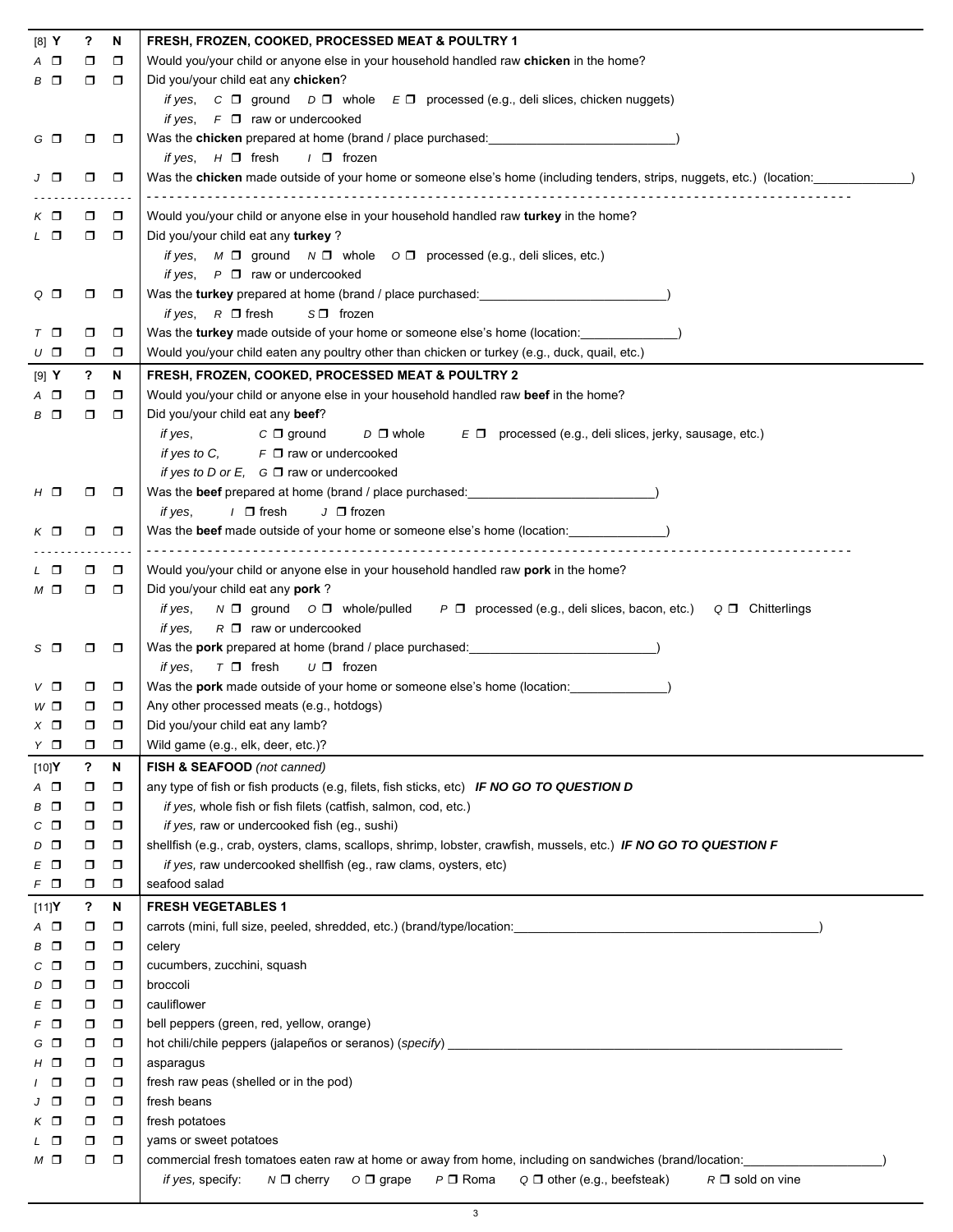| [12] $Y$      | $\mathbf{?}$ | N      | <b>FRESH VEGETABLES 2</b>                                                                        |
|---------------|--------------|--------|--------------------------------------------------------------------------------------------------|
| $A$ $\square$ | ο.           | $\Box$ | white or yellow onions                                                                           |
| $B$ $\Box$    | 0            | $\Box$ | green onions (scallions)                                                                         |
| $C$ $\Box$    | п.           | $\Box$ | fresh salsa or pico de gallo (brand/location:                                                    |
| $D$ $D$       | $\Box$       | $\Box$ | commercially made guacamole                                                                      |
| $E \nabla$    | $\Box$       | $\Box$ | avocados                                                                                         |
| $F$ $\Box$    | $\Box$       | $\Box$ | cabbage                                                                                          |
| $G$ $\Box$    | $\Box$       | $\Box$ | sprouts (alfalfa, bean, etc.) (brand/location: _________________________________                 |
| $H$ $\Box$    | $\Box$       | $\Box$ | handle any sprouts, even if you didn't eat them                                                  |
| $\sqrt{2}$    | $\Box$       | $\Box$ | fresh spinach                                                                                    |
| $J$ $\Box$    | Π.           | $\Box$ | any lettuce or other greens, including on a sandwich                                             |
|               |              |        | If yes, type: ___________________ brand: _______________________ where purchased:<br>restaurant: |
| $K$ $\Box$    | ο.           | $\Box$ | anything from a salad bar                                                                        |
| L O           | ο.           | $\Box$ | fresh herbs or spices such as basil, parsley, cilantro (type: where purchased:<br>restaurant:    |
| $M$ $\square$ | Π.           | $\Box$ | any fresh vegetable juice                                                                        |

*Provide details (brands, packaging, dates, times) for those items checked above.* 

| [13]Y          | ?            | N      | FRESH FRUIT 1 (Eaten alone or in a fruit salad; Not canned, frozen, dried, or cooked)                                                                                                                                                                                                                       |
|----------------|--------------|--------|-------------------------------------------------------------------------------------------------------------------------------------------------------------------------------------------------------------------------------------------------------------------------------------------------------------|
| A O            | $\Box$       | $\Box$ | apples                                                                                                                                                                                                                                                                                                      |
| $B$ $\Box$     | $\Box$       | $\Box$ | pears                                                                                                                                                                                                                                                                                                       |
| $C$ $\Box$     | σ            | $\Box$ | peaches                                                                                                                                                                                                                                                                                                     |
| $D$ $D$        | σ            | $\Box$ | nectarines                                                                                                                                                                                                                                                                                                  |
| $E$ $\Box$     | σ            | $\Box$ | apricots                                                                                                                                                                                                                                                                                                    |
| $F$ $\Box$     | σ            | $\Box$ | plums                                                                                                                                                                                                                                                                                                       |
| $G$ $\Box$     | σ            | $\Box$ | oranges                                                                                                                                                                                                                                                                                                     |
| $H$ $\Box$     | σ            | $\Box$ | tangerines                                                                                                                                                                                                                                                                                                  |
| $\Box$         | σ            | $\Box$ | grapefruit                                                                                                                                                                                                                                                                                                  |
| J O            | $\Box$       | $\Box$ | fresh lemon or lime (including any garnishes in drinks)                                                                                                                                                                                                                                                     |
| $K$ $\square$  | 0            | $\Box$ | any raw or unpasteurized fruit juice                                                                                                                                                                                                                                                                        |
| L O            | 0            | $\Box$ | strawberries                                                                                                                                                                                                                                                                                                |
| $M$ $\square$  | σ            | $\Box$ | raspberries                                                                                                                                                                                                                                                                                                 |
| $N$ $\square$  | σ            | $\Box$ | blueberries                                                                                                                                                                                                                                                                                                 |
| $\circ$ $\Box$ | σ            | $\Box$ | blackberries                                                                                                                                                                                                                                                                                                |
| $P$ $\Box$     | σ            | $\Box$ | cherries                                                                                                                                                                                                                                                                                                    |
| $Q$ $\Box$     | σ            | $\Box$ |                                                                                                                                                                                                                                                                                                             |
| $R$ $\square$  | $\Box$       | $\Box$ |                                                                                                                                                                                                                                                                                                             |
| $S$ $\Box$     | $\Box$       | $\Box$ | bananas                                                                                                                                                                                                                                                                                                     |
| $T$ $\Box$     | σ            | $\Box$ | cantaloupe                                                                                                                                                                                                                                                                                                  |
| υ□             | σ            | $\Box$ | honeydew                                                                                                                                                                                                                                                                                                    |
| $[14]Y$        | $\mathbf{P}$ | N      | FRESH FRUIT 2 (Eaten alone or in a fruit salad; Not canned, frozen, dried, or cooked)                                                                                                                                                                                                                       |
| A O            | $\Box$       | $\Box$ | watermelon                                                                                                                                                                                                                                                                                                  |
| B O            | $\Box$       | $\Box$ |                                                                                                                                                                                                                                                                                                             |
| $C$ $\Box$     | 0            | $\Box$ | any pre-mixed cut melon or melon salad                                                                                                                                                                                                                                                                      |
| $D$ $\Box$     | σ            | $\Box$ | coconut (whole or shredded)?                                                                                                                                                                                                                                                                                |
| $E$ $\Box$     | $\Box$       | $\Box$ | pineapple                                                                                                                                                                                                                                                                                                   |
| $F$ $\Box$     | $\Box$       | $\Box$ | mango                                                                                                                                                                                                                                                                                                       |
| G O            | σ            | $\Box$ |                                                                                                                                                                                                                                                                                                             |
| $H$ $\Box$     | σ            | $\Box$ | frozen berries                                                                                                                                                                                                                                                                                              |
| - 0            | $\Box$       | $\Box$ | other frozen fruit                                                                                                                                                                                                                                                                                          |
| $J$ $\Box$     | $\Box$       | $\Box$ | raisins                                                                                                                                                                                                                                                                                                     |
| $K$ $\Box$     | $\Box$       | $\Box$ | other dried fruits (type/brand/location:                                                                                                                                                                                                                                                                    |
|                |              |        | $\mathbf{a}$ , $\mathbf{a}$ , $\mathbf{a}$ , $\mathbf{a}$ , $\mathbf{a}$ , $\mathbf{a}$ , $\mathbf{a}$ , $\mathbf{a}$ , $\mathbf{a}$ , $\mathbf{a}$ , $\mathbf{a}$ , $\mathbf{a}$ , $\mathbf{a}$ , $\mathbf{a}$ , $\mathbf{a}$ , $\mathbf{a}$ , $\mathbf{a}$ , $\mathbf{a}$ , $\mathbf{a}$ , $\mathbf{a}$ , |

*Provide details (brands, packaging, dates, times) for those items checked above.*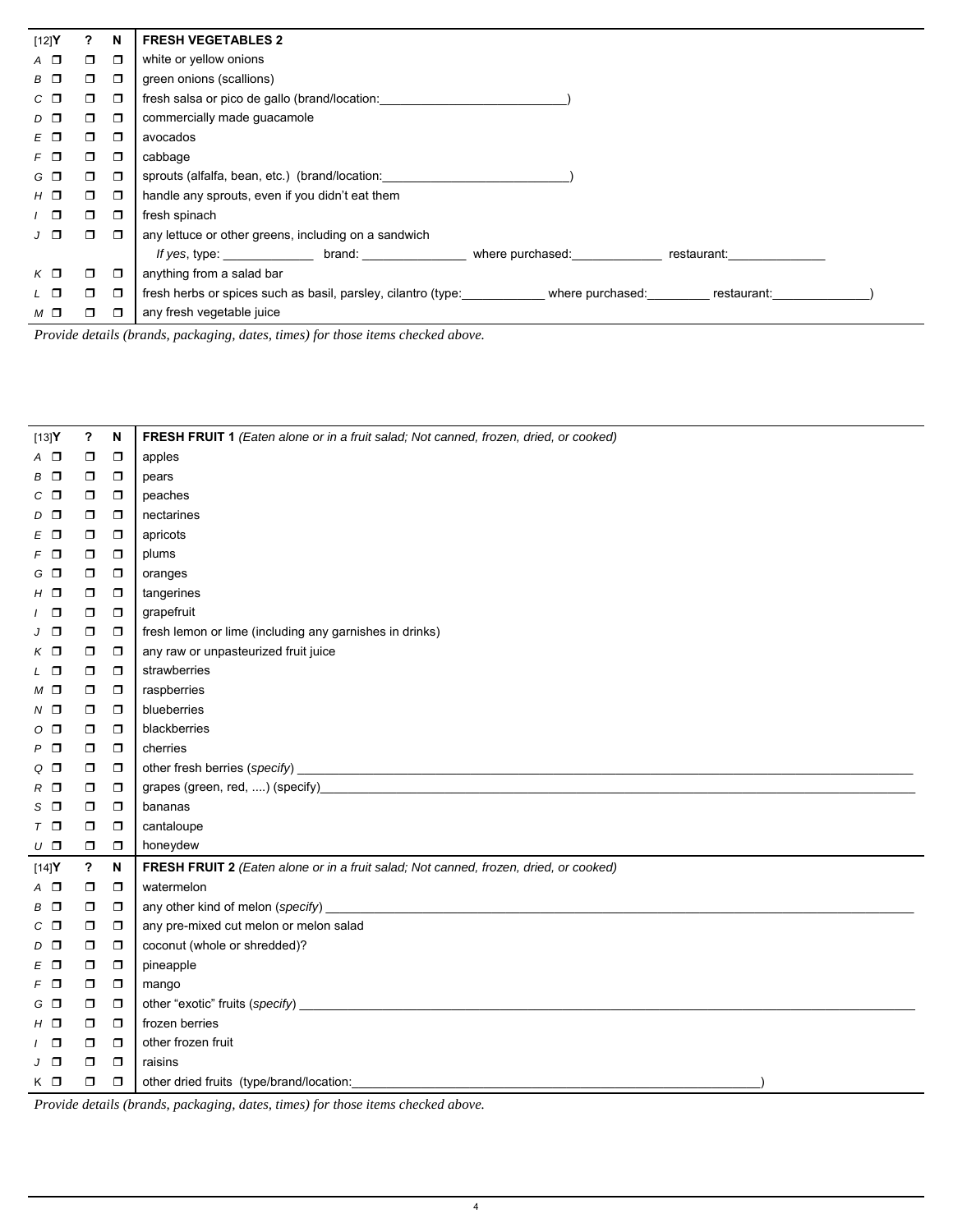| [14]Y          | ?      | N      | <b>NUTS AND SEEDS</b>                                                                                                                                                                                                          |
|----------------|--------|--------|--------------------------------------------------------------------------------------------------------------------------------------------------------------------------------------------------------------------------------|
| $L$ $\Box$     | $\Box$ | $\Box$ | whole peanuts (specify shelled or in-shell)                                                                                                                                                                                    |
| $M$ $\square$  | $\Box$ | $\Box$ | peanut butter (specify brands) and the state of the state of the state of the state of the state of the state of the state of the state of the state of the state of the state of the state of the state of the state of the s |
| $N$ $\Box$     | $\Box$ | $\Box$ | any product made with peanut butter (type/brand)                                                                                                                                                                               |
| $\circ$ $\Box$ | $\Box$ | $\Box$ | ground nut butter or spread (type/brand)                                                                                                                                                                                       |
| $P$ $\Box$     | Ο.     | $\Box$ | almonds (e.g., whole, pre-chopped, sliced, almond-dusted pastries or candies, etc.)                                                                                                                                            |
| $Q$ $\Box$     | $\Box$ | $\Box$ | walnuts                                                                                                                                                                                                                        |
| $R$ $\Box$     | $\Box$ | $\Box$ | cashews                                                                                                                                                                                                                        |
| $S$ $\Box$     | $\Box$ | $\Box$ | pistachios                                                                                                                                                                                                                     |
| $T$ $\Box$     | $\Box$ | $\Box$ | hazelnuts (filberts)                                                                                                                                                                                                           |
| $U$ $\Box$     | ο.     | $\Box$ | any other (whole, pre-chopped, sliced) nuts or mixed nuts                                                                                                                                                                      |
| $V$ $\Box$     | $\Box$ | $\Box$ | any raw or uncooked nuts                                                                                                                                                                                                       |
| $W\Box$        | ο.     | $\Box$ | sunflower seeds                                                                                                                                                                                                                |
| $X$ $\square$  | $\Box$ | $\Box$ | sesame seeds                                                                                                                                                                                                                   |
| Y O            | $\Box$ | $\Box$ | hummus                                                                                                                                                                                                                         |
|                |        |        |                                                                                                                                                                                                                                |

*Provide details (brands, packaging, dates, times) for those items checked above.* 

| [15]Y       |   | N      | <b>CEREALS AND PRE-PACKAGED FOODS</b>                             |
|-------------|---|--------|-------------------------------------------------------------------|
| A O         | ◻ | ◘      | granola bars, breakfast bars, power or protein bars? (type:/brand |
| 8 O         |   | Π      | trail mix                                                         |
| $C \square$ | ┑ | ◘      | fruit roll-up, fruit leather                                      |
| $D$ $D$     | ⊐ | ◘      | chips or pretzels (type:/brand                                    |
| $E$ $\Box$  | □ | $\Box$ | pre-packaged crackers, cookies, or snack cakes (type:/brand       |
| $F$ $\Pi$   | ┑ | ◘      | chocolate or chocolate-containing candy (type:/brand              |
| G O         | ┑ | $\Box$ | cold breakfast cereal (type:/brand                                |
| $H$ $\Box$  |   | ⊓      | hot breakfast cereal (type:/brand                                 |

*Provide details (brands, packaging, dates, times) for those items checked above.* 

| [16]Y                       |    | N      | POWDERED FOODS, SUPPLEMENTS AND BABY FOODS                                       |
|-----------------------------|----|--------|----------------------------------------------------------------------------------|
| $A \Box$                    | ٦  | $\Box$ | dried buttermilk                                                                 |
| $\mathbf{B}$ $\mathbf{\Pi}$ | ⊓  | $\Box$ | flavored milk powder (chocolate or vanilla)                                      |
| $C$ $\Box$                  | ┑  | ◘      | other powdered milk products                                                     |
| $D$ $\Box$                  | ⊓  | $\Box$ | powdered nutritional supplement products                                         |
| FΠ                          | □  | O      | liquid nutritional supplement products (ensure)                                  |
| $F$ $\Box$                  | ⊓  | ◘      | breast milk                                                                      |
| G O                         | ⊓. | $\Box$ | powdered baby formula (brand/ place purchased:                                   |
| $H$ $\Box$                  | Π. | $\Box$ | liquid baby formula (brand/ place purchased:                                     |
| $\Box$                      | ⊓  | $\Box$ | store-bought pureed baby food (e.g., Gerber) (brand/ place purchased:            |
| $J$ $\Box$                  | ⊓  | ◘      | any other foods specifically marketed for babies or popular with babies (specify |

*Provide details (brands, packaging, dates, times) for those items checked above.* 

| [17]Y                       |        | N      | <b>FROZEN FOODS</b>                                                                          |
|-----------------------------|--------|--------|----------------------------------------------------------------------------------------------|
| $A$ $\Box$                  | ┑      | ◘      | frozen vegetables (in a box or bag)                                                          |
| $\mathbf{B}$ $\mathbf{\Pi}$ |        | ◘      | frozen pot pies                                                                              |
| $C \n \Box$                 | ┑      | ◘      | frozen pizza                                                                                 |
| $D$ $\Box$                  | ┑      | ◘      | frozen Mexican-style foods (burritos, etc.)                                                  |
| EΠ                          | ┑      | $\Box$ | frozen snack foods like mozzarella sticks, jalapeno poppers, potato skins, hot pockets, etc. |
| $F \n \Box$                 | ┑      | $\Box$ | frozen breakfast items (waffles, breakfast sandwiches, etc.)                                 |
| $G$ $\Box$                  | ┑      | $\Box$ | frozen vegetarian foods such as garden burgers                                               |
| $H$ $\Box$                  | $\Box$ | $\Box$ | frozen pre-mixed meals in a bag or box (stir fry, pasta meals, etc.)                         |
| /  ∩                        |        | $\Box$ | frozen dinners or box entrees                                                                |
|                             |        | $\Box$ | other frozen, prepackaged product not mentioned previously (specify:                         |
|                             |        |        |                                                                                              |

*Provide details (brands, packaging, dates, times) for those items checked above.*